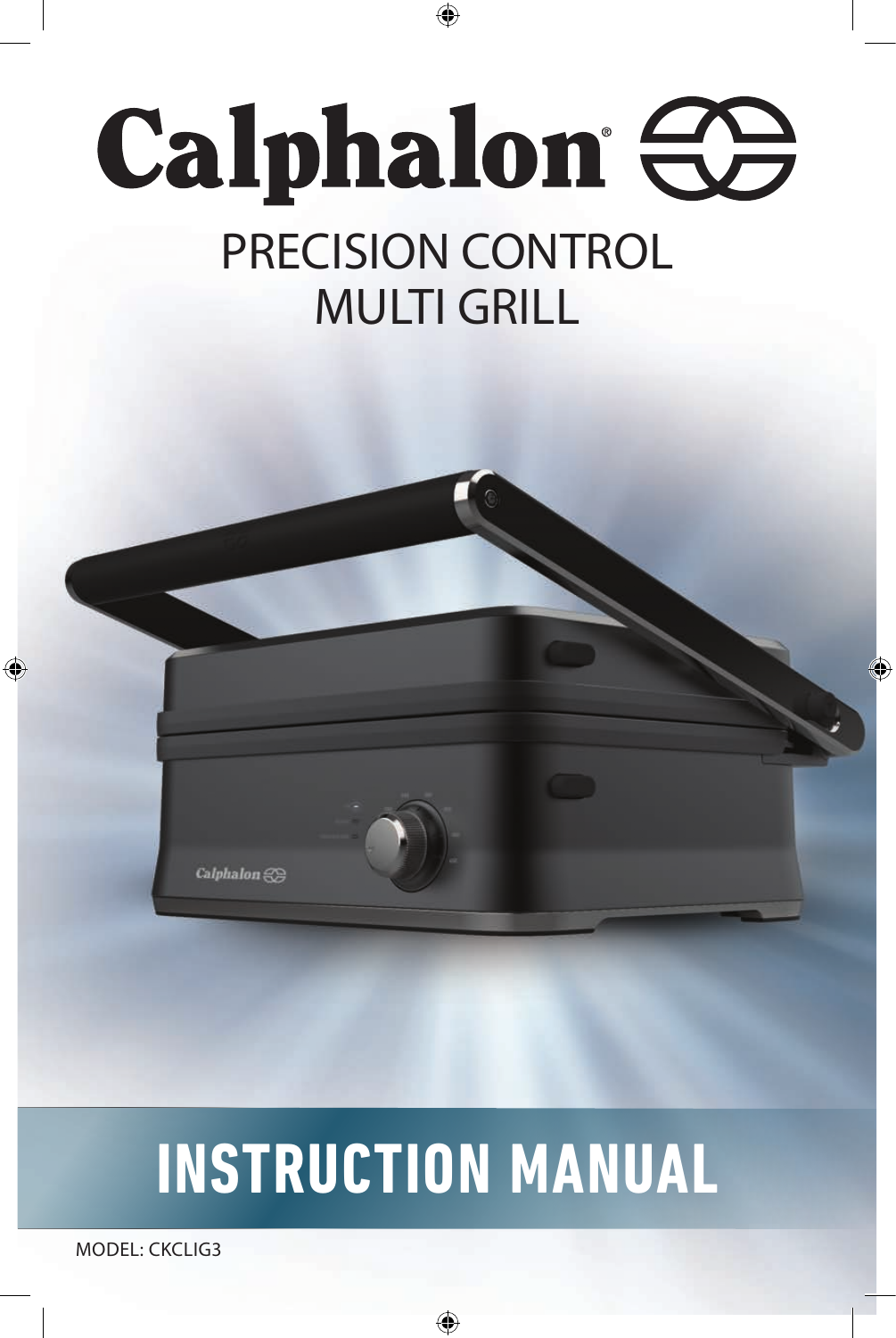### **TABLE OF CONTENTS**

I

 $\bigoplus$ 

 $\overline{\phantom{a}}$ 

| IMPORTANT SAFEGUARDS                          | 3 |
|-----------------------------------------------|---|
| POLARIZED PLUG                                | 4 |
| PRODUCT DIAGRAM                               | 5 |
| USAGE INSTRUCTIONS                            | 6 |
| PREPARING YOUR PRECISION CONTOL MULTI GRILL   | h |
| HOW TO USE YOUR PRECISION CONTROL MULTI GRILL | 6 |
| FOR MORE COOKING SURFACE                      | 6 |
| CLEANING & MAINTENANCE                        | 7 |
| SUGGESTED COOKING TIMES                       | 7 |
| WARRANTY                                      | 8 |

 $\bigoplus$ 

 $\bigoplus$ 

 $\bigoplus$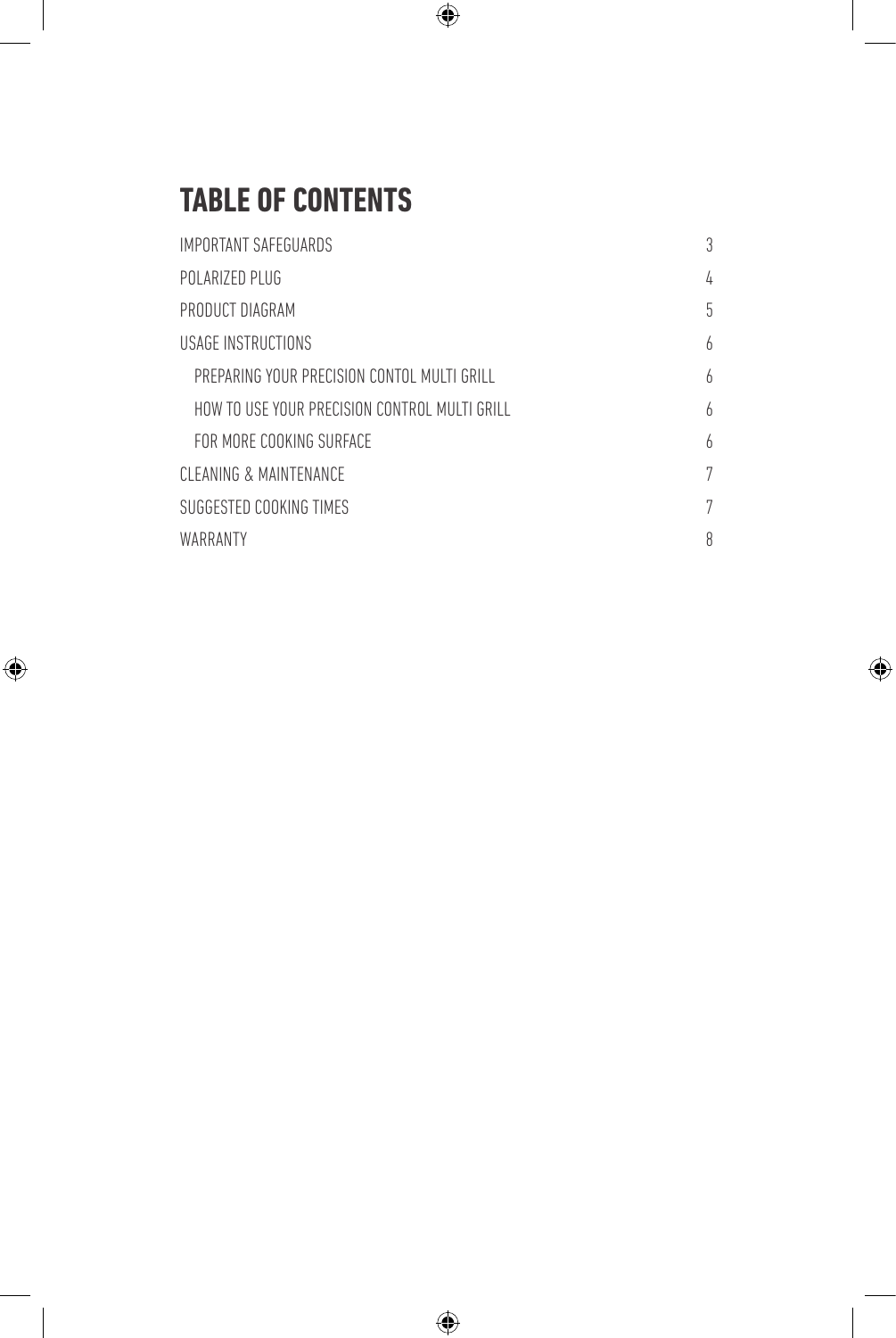## **IMPORTANT SAFEGUARDS**

When using electrical appliances, basic safety precautions should always be followed to reduce the risk of fire, electric shock, and/or injury to persons including the following:

⊕

- 1. Read all instructions before using this product.
- 2. This appliance generates heat during use. Do not touch hot surfaces. Use handles or knobs.
- 3. To protect against electric shock, do not place or immerse cord, plugs, or appliance in water or other liquid.
- 4. This appliance is not to be used by children or by persons with reduced physical, sensory or mental capabilities.
- 5. Close supervision is necessary when any appliance is used near children. Children should not play with the appliance.
- 6. Unplug from outlet when not in use, before putting on or taking off parts and before cleaning. Allow to cool before putting on or taking off parts, and before cleaning. To disconnect, turn any control to OFF, then unplug power cord from outlet. Do not disconnect by pulling on cord.
- 7. Do not operate any appliance with a damaged cord or plug or after the appliance malfunctions, or has been damaged in any manner. Do not attempt to replace or splice a damaged cord. Return appliance to the manufacturer (see warranty) for examination, repair or adjustment.
- 8. The use of accessory attachments not recommended by the appliance manufacturer may cause injuries.
- 9. Do not use outdoors or for commercial purposes.

⊕

- 10. Do not let cord hang over edge of table or counter, or touch hot surfaces.
- 11. Do not place on or near wet surfaces, or heat sources such as a hot gas or electric burner, or in a heated oven.
- 12. Do not use appliance for other than intended use. Misuse can cause injuries. Intended for household countertop use only. Keep 6 inches (152 mm) clear from the wall and on all sides. Always use appliance on a dry, stable, level surface.
- 13. Extreme caution must be used when moving an appliance containing hot oil or other hot liquids. Always protect your hands with non-slip oven mitts or similar.

## **SAVE THESE INSTRUCTIONS – HOUSEHOLD USE ONLY**

⊕

♠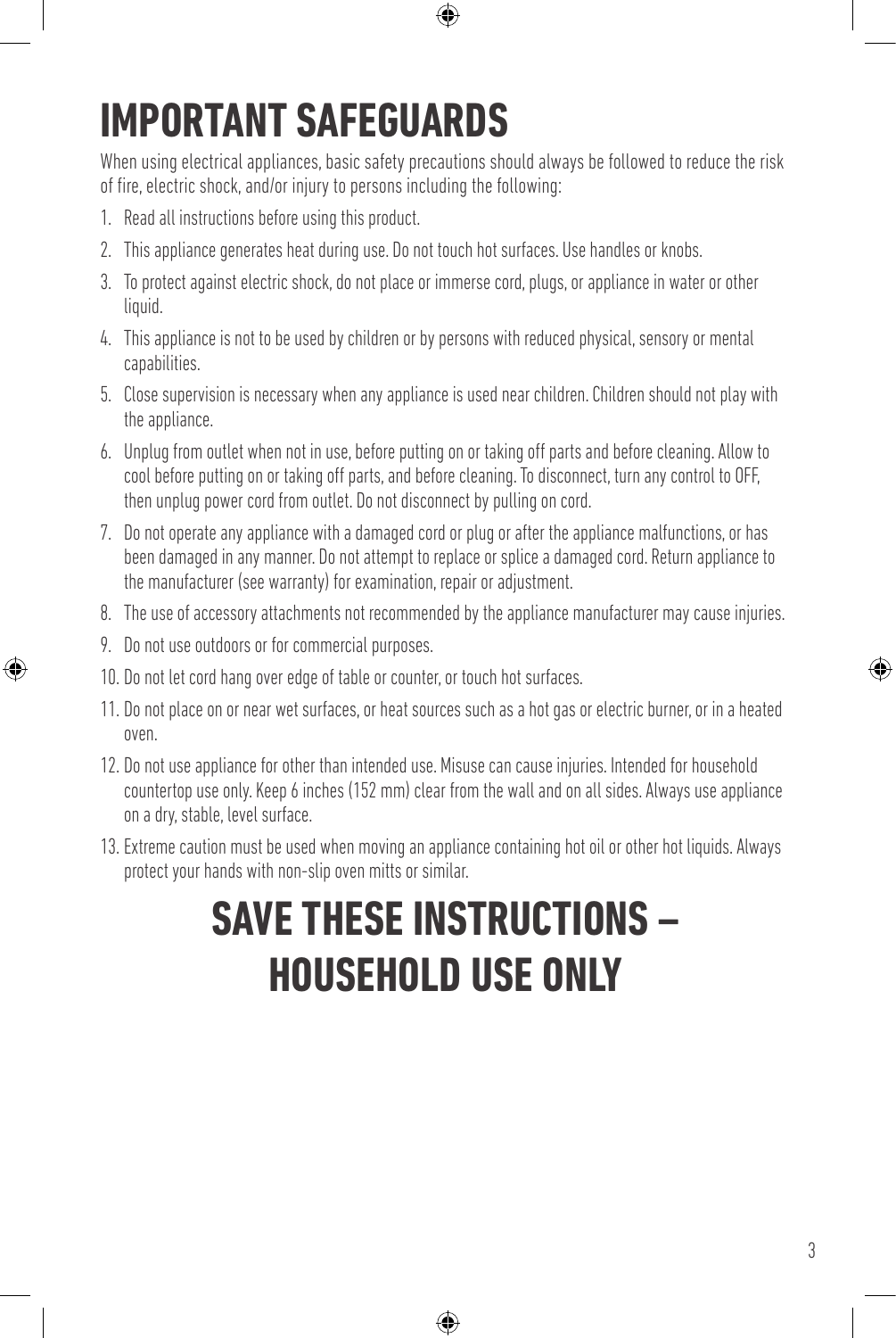#### **POLARIZED PLUG**



#### **POLARIZED PLUG**

This appliance has a polarized plug, (one blade is wider than the other). As a safety feature to reduce the risk of electrical shock, this plug is intended to fit in a polarized outlet only one way. If the plug does not fit fully in the outlet, reverse the plug. If it still

does not fit, contact a qualified electrician. Do not attempt to defeat this safety feature or modify the plug in any way. If the plug fits loosely into the AC outlet or if the AC outlet feels warm do not use that outlet.

⊕

### **POWER CORD INSTRUCTIONS**

A short power-supply cord or detachable power-supply cord is provided to reduce risks resulting from becoming entangled in or tripping over a longer cord. Longer detachable power-supply cords or extension cords are available and may be used if care is exercised in their use.

If a long detachable power-supply cord or extension cord is used:

- The marked electrical rating of the cord set or extension cord should be at least as great as the electrical rating of the appliance;
- The cord should be arranged so that it will not drape over the countertop or tabletop where it can be pulled on by children or tripped over unintentionally; and
- If the appliance is of the grounded type, the cord set or extension cord should be a grounding-type 3-wire cord.

Do not pull, twist or otherwise abuse the power cord.

### **NOTICES**

⊕

- Some countertop and table surfaces are not designed to withstand the prolonged heat generated by certain appliances. Do not set the heated unit on a finished wood table. We recommend placing a hot pad or trivet under your grill to prevent possible damage to the surface.
- During initial use of this appliance, some slight smoke and/or odor may be detected. This is normal with many heating appliances and will not recur after a few uses.

⊕

4

♠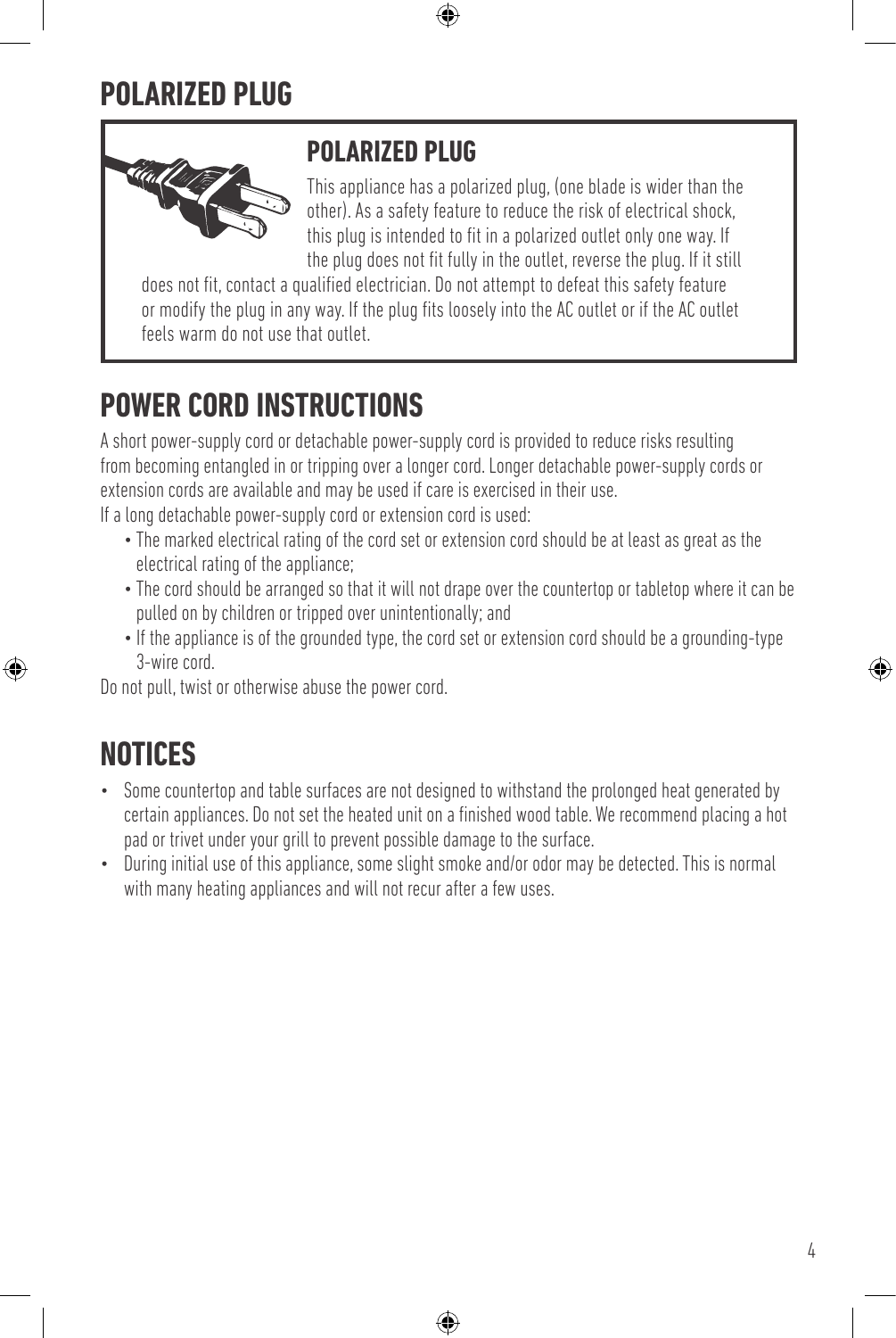### **PRODUCT DIAGRAM**

- 1. Temperature Control Dial
- 2. LED Indicator Lights
- 3. Removable Cooking Plates\*
- 4. Removable Drip Tray\*
- 5. Hinge Release Lever
- 6. Cooking Plate Release Buttons
- 7. Lid Handle

 $\bigoplus$ 

- 8. Cord Storage (underneath, not shown)
- \*These parts can be replaced on Calphalon.com or at 1-800 809-7267



 $\bigoplus$ 

 $\bigoplus$ 

 $\bigoplus$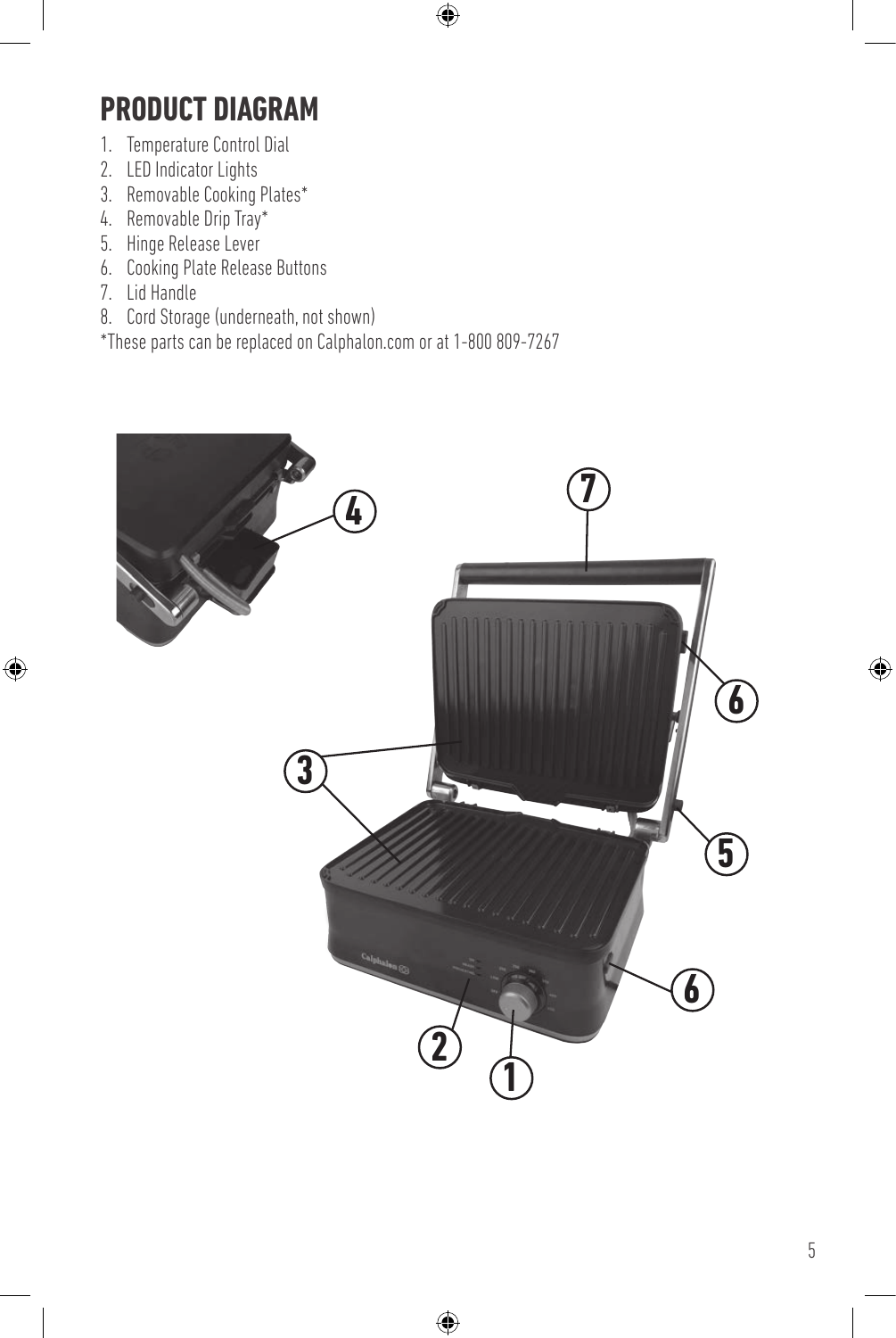## **USAGE INSTRUCTIONS**

#### **PREPARING YOUR PRECISION CONTOL MULTI GRILL**

**NOTE:** Before you plugging in the Multi Grill, make sure Temperature Control Dial is in the OFF position.

⊕

- Remove all the packaging before using the Multi Grill.
- Remove and wash Removable Cooking Plates and Removable Drip Tray. Immerse them in warm, soapy water and rinse with clean water. Use a soft cloth to dry thoroughly.
- Re-attach the Removable Cooking Plates by aligning the plate guides with the clips, and pushing the plates gently into position.
- Place the appliance on a flat, non-temperature-sensitive surface, and do not put anything on top of it.
- Never immerse the grill, power cord or plug in water or any other liquid.

### **HOW TO USE YOUR PRECISION CONTROL MULTI GRILL**

**NOTE:** Always ensure the Temperature Control Dial is in the OFF position before plugging in, otherwise PREHEATING cycle will start immediately after appliance is plugged in.

• Insert the Removable Drip Tray into the slot at the rear of the Multi Grill. It collects excess fat.

**NOTE:** Do not use your Multi Grill without the Removable Drip Tray in place.

- With the lid closed, plug in the Multi Grill into the outlet, and use the Temperature Control Dial to select the desired cooking temperature, ranging from Low to 450°F.
- Once the Multi Grill is turned on and desired temperature selected, the PREHEATING light will illuminate and the preheating process will start.
- When the Multi Grill reaches the selected temperature, the PREHEATING light will turn off-and the READY light will illuminate.
- Always ensure the PREHEATING cycle is complete before placing the food on the Cooking Plate.
- Lift the lid and place the food onto the bottom Removable Cooking Plate. Then close the lid.
- The Multi Grill will operate continually at the selected temperature, without a defined shut offtime.
- To shut off the Multi Grill, turn the Temperature Control Dial counter-clockwise to OFF.
- If cooking with the lid closed, lift the lid after the food has cooked for the desired length of time using the Lid Handle.
- Remove the food using non-metallic utensils.

⊕

**NOTE:** Never use metal tongs or a knife as these can cause damage to the ceramic coating.

### **FOR MORE COOKING SURFACE**

• The Multi Grill can be opened to 180° (horizontal) for more cooking surface. To open to 180°, lift the Lid Handle to the open position, and with the other hand, slide the Hinge Release Lever up. Push the Lid Handle back and down until the Lid is laying horizontal beside the bottom cooking surface.

**NOTE:** Never leave the Multi Grill plugged in if it's empty or unattended. Turn the grill off and unplug it from outlet.

**NOTE:** For further details on product features and usage instructions, please visit www.calphalon.com During initial use of this appliance, some slight smoke and/or odor may be detected. This is normal with many heating appliances and will not recur after a few hours.

⊕

♠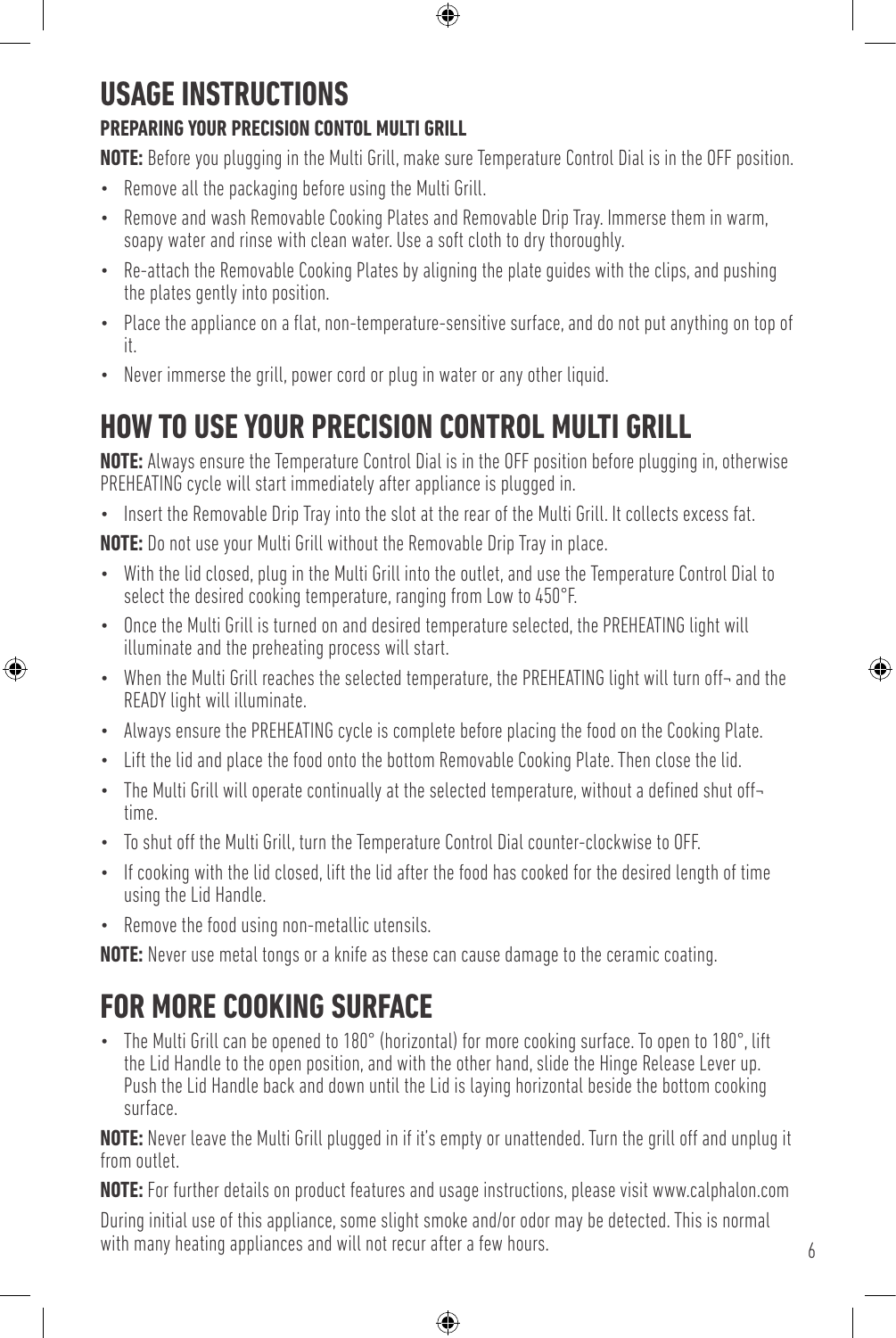**CLEANING & MAINTENANCE**

- Always clean the Multi Grill after each use.
- Always unplug the Multi Grill, and allow it to cool before cleaning.
- For easy cleaning, open the Multi Grill and remove the Cooking Plates one at a time.
- To remove the bottom Cooking Plate press and hold the Cooking Plate Release Button on the side of the base of the Multi Grill. With the other hand, lift the bottom Cooking Plate from the base and pull forward. To remove top Cooking Plate, press and hold the Cooking Plate Release Button on the side of the top housing. With the other hand, pull the Cooking Plate slightly forward and then slide up and off.

⊕

- Immerse Cooking Plates in warm, soapy water and rinse with clean water. Wipe dry with a soft cloth.
- Slide out the drip tray and discard the contents. Immerse the drip tray in warm soapy water and rinse with clean water, or clean using the dishwasher. Wipe dry with a soft cloth. Wash after each use.
- Use a damp cloth to wipe clean the exterior of the Multi Grill as needed.
- Ensure that the Removable Cooking Plates are correctly re-inserted by aligning the plate guides with the clips, and pushing the plates gently to lock them into position.
- Close the lid, and insert the drip tray into the slot at the rear of the unit.
- Wrap the cord in the cord storage area at the bottom of the unit.
- No other servicing should be performed.

**CAUTION:** DO NOT IMMERSE MULTI-GRILL IN WATER OR ANY OTHER LIQUID.

This appliance has no user serviceable parts. Any servicing beyond that described in the Cleaning Section should be performed by an Authorized Service Representative only. See Warranty Section.

### **SUGGESTED COOKING TIMES**

 $\bigoplus$ 

**NOTE:** The following are meant to be used as a guideline only. Cooking time will depend on thickness of food.

⊕

|            | Food                  | Time       |
|------------|-----------------------|------------|
| Vegetables | Asparagus             | $4-5$ min  |
|            | Zucchini              | $3-5$ min  |
|            | Yellow Squash         | $3-5$ min  |
| Seafood    | Shrimp                | $1-2$ min  |
|            | Scallops              | $1-2$ min  |
|            | Salmon                | $6-10$ min |
| Poultry    | Chicken Breast        | $6-8$ min  |
|            | <b>Turkey Burgers</b> | $4-6$ min  |
| Meat       | Beef Burger           | $4-6$ min  |
|            | Sausages              | $3-7$ min  |
|            | Bacon                 | $6-8$ min  |
|            | <b>Skirt Steak</b>    | $3-5$ min  |
|            | <b>NY Strip Steak</b> | $6-8$ min  |
|            | Pork Chops            | $5-7$ min  |

⊕